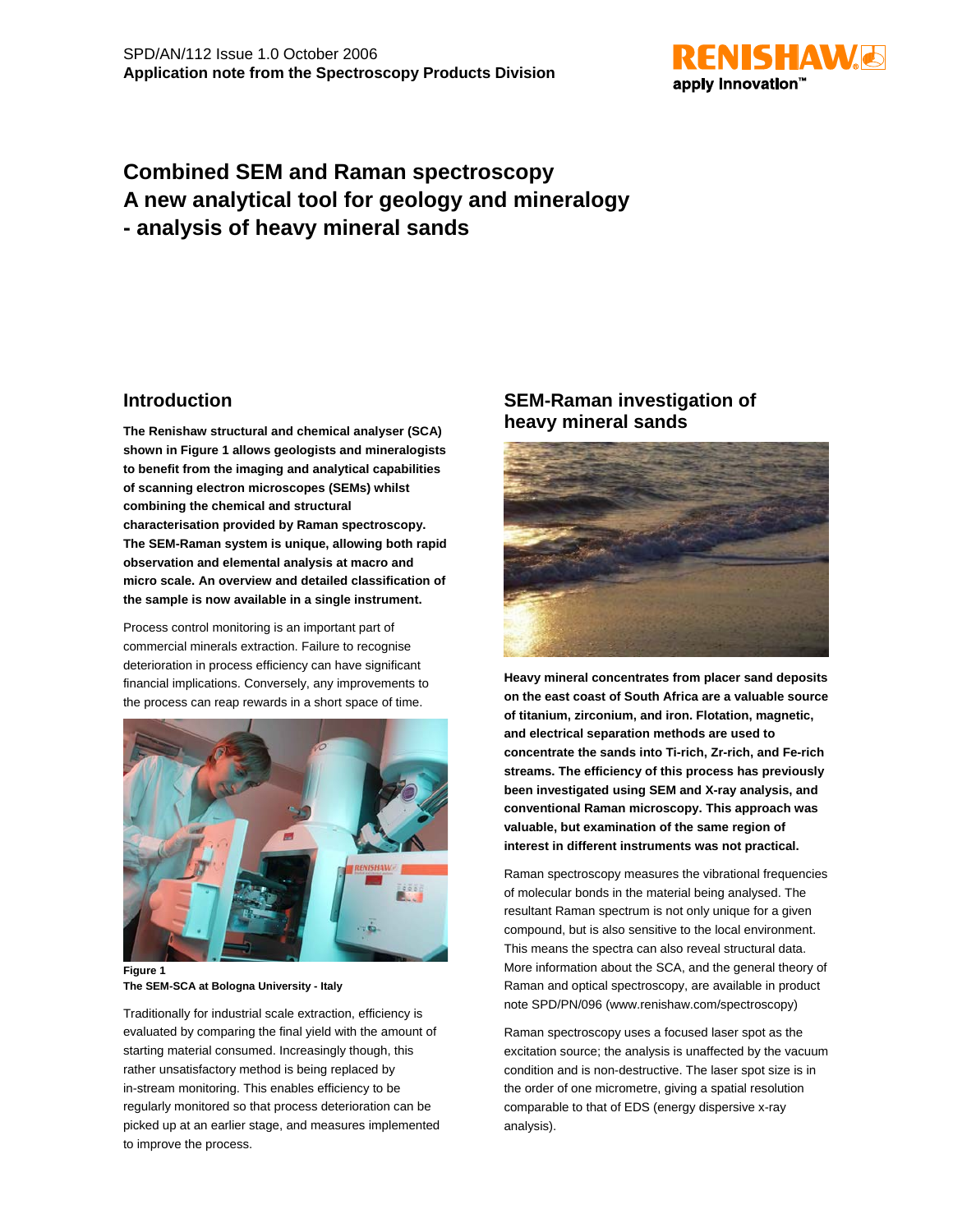

Conventional Raman microscopy has been used previously to identify the composition of grains. This has proven time-consuming because the grains look similar when examined optically so that many need to be analysed before statistics regarding the composition can be considered reliable (see Figures 2 and 3 for example). Stage mapping in combination with autofocus can overcome most of the sample-size related difficulties; but these methods require careful setting up, and long acquisition times to yield representative data.



### **Figure 2**

**Optical microscope image collected from a typical area using 5x objective**



#### **Figure 3**

**Low magnification LV-SEM image of prepared sample**

This investigation used the SEM-SCA to carry out SEM, EDS, and Raman spectroscopy *in situ* to enable both classification **and** chemical identification to be carried out more rapidly.

The sample was taken from a zirconium-rich stream, and was prepared simply by sprinkling the sand grains onto an adhesive pad and then shaking off any non-adhering particles. The sand grains are non-conductive and so the SEM was used in low-vacuum mode to avoid charging. In this mode the image contrast comes predominantly from differences in mean atomic number – denser particles appear brighter. Figure 4 shows a higher magnification

image from the centre of Figure 3 and was also the area from which the x-ray maps were collected.



### **Figure 4**

**LV-SEM image from the centre of Figure 3 – this was the area from which x-ray maps were collected**

X-ray mapping of the sample in the SEM identifies the elements present within a few minutes, and allows the sample to be **classified** *-* namely the fraction of impurities (in this case titanium grains) in the zirconium-rich stream. X-ray analysis alone, however, often cannot identify unambiguously the precise chemical composition of the grains.

Almost a dozen elements were detected within the region shown in Figure 4, but only the most abundant ones are considered here. Figures 5 and 6 show x-ray maps for zirconium and titanium. The majority of particles analysed contain zirconium, some contain titanium, whilst a small minority of others contain neither zirconium nor titanium these will be considered later.



**Figure 5 Zr map from the region shown in Figure 3**



**Figure 6 Ti map from the region shown in Figure 3**

The Renishaw SCA enables Raman spectroscopy to be carried out inside the SEM. The principal advantage of this capability in this example is that grains of interest, located using SEM imaging and x-ray analysis, can be characterised **chemically** using Raman spectroscopy. Figure 2 shows how the sample appears to the light microscope. Comparing this to a similar magnification SEM image (Figure 4 for example) illustrates how difficult it can be to relocate grains of interest identified in the SEM with an optical microscope based spectrometer.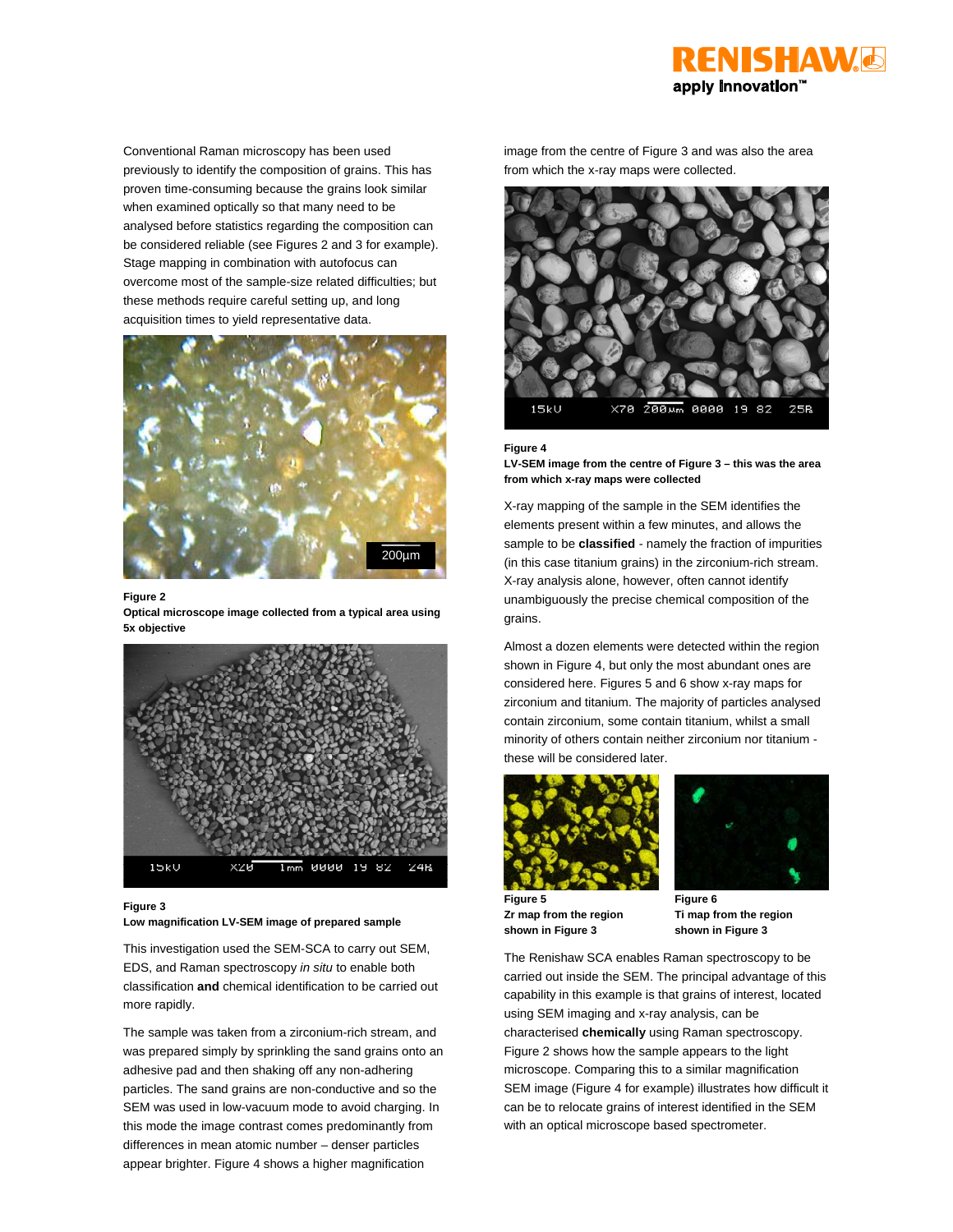

*In-situ* Raman spectra (Figure 8) recorded from typical titanium and zirconium containing grains (see the red and green particles in Figure 7 respectively), was followed by spectral matching against Renishaw's minerals library. This showed that the particles comprise **rutile** (red spectrum) – a polymorph of titanium dioxide (TiO<sub>2</sub>), and **zircon** ( $ZrSiO<sub>4</sub>$ ) – the blue spectrum.



**Figure 7 Figure shows areas where Raman data were collected**



**Figure 8 Raman analyses of the areas shown in Figure 7**

These results, combined with the x-ray mapping data shown in Figures 5 and 6, give a measure of the purity of the zirconium-rich stream.

There are some grains, however, that are neither pure rutile nor zircon and these are also of interest.

The bright particle coloured red in Figure 9 below (see also Figures 4 and 5) contains rather less zirconium than the surrounding zircon particles, and yet its brightness indicates it is denser than most of them. X-ray analysis reveals the presence of rare-earth elements (REEs), specifically cerium and lanthanum (see Figure 10). It was not possible to collect Raman spectra using 514 nm excitation due to a strong fluorescence emission, but 785 nm excitation gave the spectrum shown in Figure 11.





**Figure 9 Particle containing REEs**

**Figure 10 X-ray spectrum from particle indicated in Figure 9**



**Figure 11**

**Raman spectrum (in red) collected from the particle shown in Figure 9, zircon reference spectrum in blue**

The peaks from the zircon matrix (a zircon reference spectrum is shown in blue) are still apparent, but photoluminescence peaks from the REEs are superimposed over them.

Figure 12 shows another grain (coloured red), which from EDS analysis contains neither titanium nor zirconium, but calcium, magnesium, silicon and oxygen.

Raman analysis of this particle (Figure 13) gave a good match for **diopside** (Ca,Mg)Si<sub>2</sub>O<sub>6</sub>, one of the **pyroxene** group of minerals – this is consistent with the x-ray data.



**Figure 12 Particle containing Ca, Mg, Si, and O (no Ti or Zr)**



**Figure 13**

### **Raman analysis (in red) of particle shown in Figure 12,** *diopside* **reference in blue**

In this study, combining SEM and EDS with Raman spectroscopy has enabled characterisation of the sand to be carried out more efficiently than by using the techniques in isolation. X-ray mapping can identify the elemental composition of dozens of grains simultaneously and quickly (a few minutes), key elements can then be used to classify the grains (see Figures 5 and 6 for example). Typical grains can then be analysed using Raman spectroscopy to determine their chemical and structural composition.